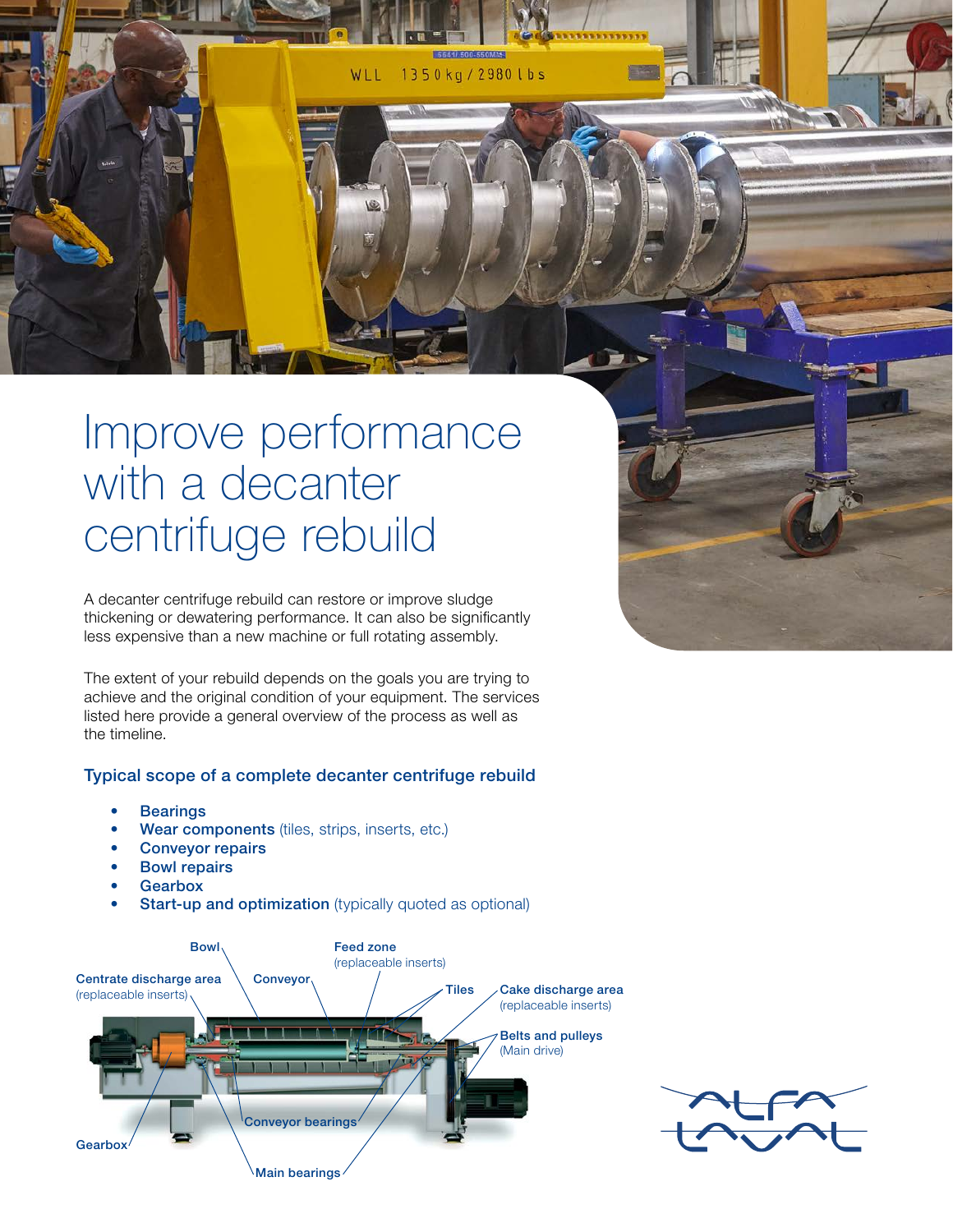## Upgrades that reduce maintenance and improve performance

| <b>Modification</b>                                          | <b>Benefit</b>                                      |
|--------------------------------------------------------------|-----------------------------------------------------|
| Electrical back drive upgrade                                | Increase flexibility and process control            |
| Install a modern control panel                               | Enhanced data and control                           |
| VecFlow <sup>™</sup> Feed Zone (for thickening applications) | Up to 20% less power and reduced polymer            |
| Power plates upgrade                                         | Up to 20% energy savings                            |
| <b>Connected Services</b>                                    | Predictive maintenance and<br>optimized performance |

Before starting your rebuild, an Alfa Laval expert will perform a free assessment of your equipment to ensure that you understand what is being recommended. This allows you to make the best decision for your plant.